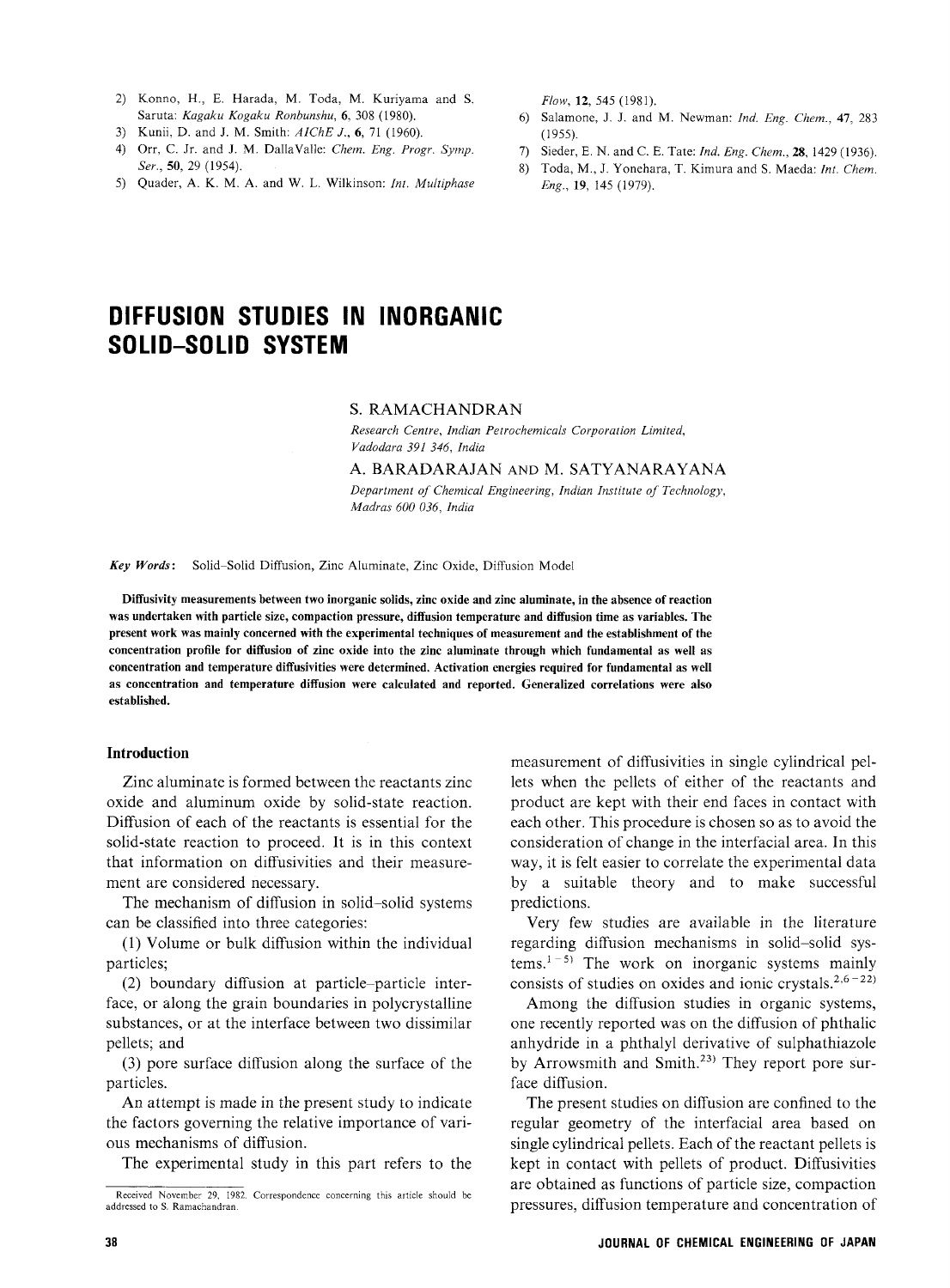$\mathcal{Q}$  in the periodic in the pellet.

### 1. Experimental

### 1.1 Preparation of pure product sample

1.1 Preparation of pure product sample Aluminum oxide and zinc oxide powders were mixed in the molar proportion of one to five respectively. Solid-state reaction was carried out at a temperature of  $1373K$  and for a reaction time of 48 hr. All of the aluminum oxide was reacted to zinc aluminate. The unreacted zinc oxide taken in excess was removed from the solid reaction products mixture was removed from the solid removed products mixture by leaching out with dilute hydrochloric acid. The followinate substance left was the intertaint substance left was the intertainment of  $\frac{1}{2}$ .

1.2 A weighed sample of the product -zinc the mould and a certain compaction pressure was applied by means of the plunger in the laboratory hydraulic pellet press. Then a platinum wire marker of  $0.00014$  m diameter and  $0.008$  m length was placed of 0.00014m diameter and 0.008m length was placed over the pellet. Over the wire marker, a weighed sample of zinc of its organismum of the desired particle size was placed and the same compaction pressure was applied. Then the composite pellet was taken out of the mould, placed in a silica crucible and subjected to diffusion temperature for a certain time. The composite pellet was then cooled to room temperature. Reactant and product pellets were separated at the interface. A check for the movement of the wire marker was made. The individual pellets were then subjected to quantitative analysis by an electron probe micro-analyser for the diffusion of zinc ions. problemant many correct the diffusion of  $z$ The porosities of penets before and after diffusion experiments were measured.

### 2. Experimental Results and Discussion

2.1 Observations<br>The diffusion runs were conducted with composite The diffusion runs were conducted with composite pellets of zinc oxide-zinc aluminate and aluminum oxide-zinc aluminate, separately, at various experimental conditions are the scope of experimental data is given in Table 1. Each set of experimental runs consisted of 2 or 3 composite pellets treated identically. This allowed the reproducibility of the data to be checked. The following observations were made during the experiments.<br>(i) There was no movement of the wire marker

 $\frac{1}{x}$  There was no movement of the wire marker from the interface, suggesting the absence of bulk diffusion. In other words, movement of substance due<br>to a pressure gradient was non-existent.

(ii) Electron probe analysis gave a profile only on the side of zinc aluminate in the case of experiments with the composite pellet, zinc oxide-zinc aluminate. There were no concentration changes on the side of There were no concentration enanges on the side of zinc oxide. This suggested that counter-diffusion of

### Table 1. Scope of experimental data for diffusion studies in single cylindrical pellets

| 1 Particle size          | ZnO: $32 \mu m$<br>ZnAl <sub>2</sub> O <sub>2</sub> : $25 \mu m$                                                               |
|--------------------------|--------------------------------------------------------------------------------------------------------------------------------|
| 2. Compaction pressure   | $7.45 \times 10^7$ Nm <sup>-2</sup><br>11.18 $\times$ 10 <sup>7</sup> Nm <sup>-2</sup><br>$14.91 \times 10^7$ Nm <sup>-2</sup> |
| 3. Diffusion temperature | 1273 K<br>1323K<br>1373K                                                                                                       |
| Diffusion time           | 48 h                                                                                                                           |

zinc aluminate was absent. No diffusion was observed inum oxide-zinc aluminate composite pellet.

 $\lim_{t \to \infty}$ . The concentration and in the  $\epsilon$   $\vec{r}$ (iii) The concentration gradients of zinc on the initial porosity of the compacts and diffusion temperature.

(iv) Scanning of the zinc aluminate pellet was done with the electron probe in a direction perpendicular to the axis of the composite pellet, to identify any existing radical diffusion. The results proved that radical diffusion was completely absent.

### 3. Theory

Based on the experimental observations the follow-<br>ing mathematical model for one-dimensional axial diffusion in a binary system was developed:  $\frac{d}{dx}$ 

$$
\frac{\partial C}{\partial t} = \frac{\partial}{\partial X} \left( D_{Loc} \frac{\partial C}{\partial X} \right) \tag{1}
$$

Where,

$$
D_{Loc} = D_o e^{ax} \tag{2}
$$

The following dimensionless variables were defined:

 $\alpha$ 

$$
\tau = \frac{D_o t}{R^2} \tag{3}
$$

$$
=\frac{C}{C_o}
$$
 (4)

$$
\xi = \frac{X}{R} \tag{5}
$$

In terms of the dimensionless variables, Eq. (1) was written as:

$$
\frac{\partial \alpha}{\partial \tau} = e^{a\alpha} \left( \frac{\partial^2 \alpha}{\partial \xi^2} \right) + a e^{a\alpha} \left( \frac{\partial \alpha}{\partial \xi} \right)^2 \tag{6}
$$

Equation (6) is a second-order, non-linear partial not available. Hence, this equation was first written in the three-point finite difference form and then solved numerically using an IBM  $360/44$ .

The finite difference form of Eq.  $(6)$  is  $T \times \mathcal{E}$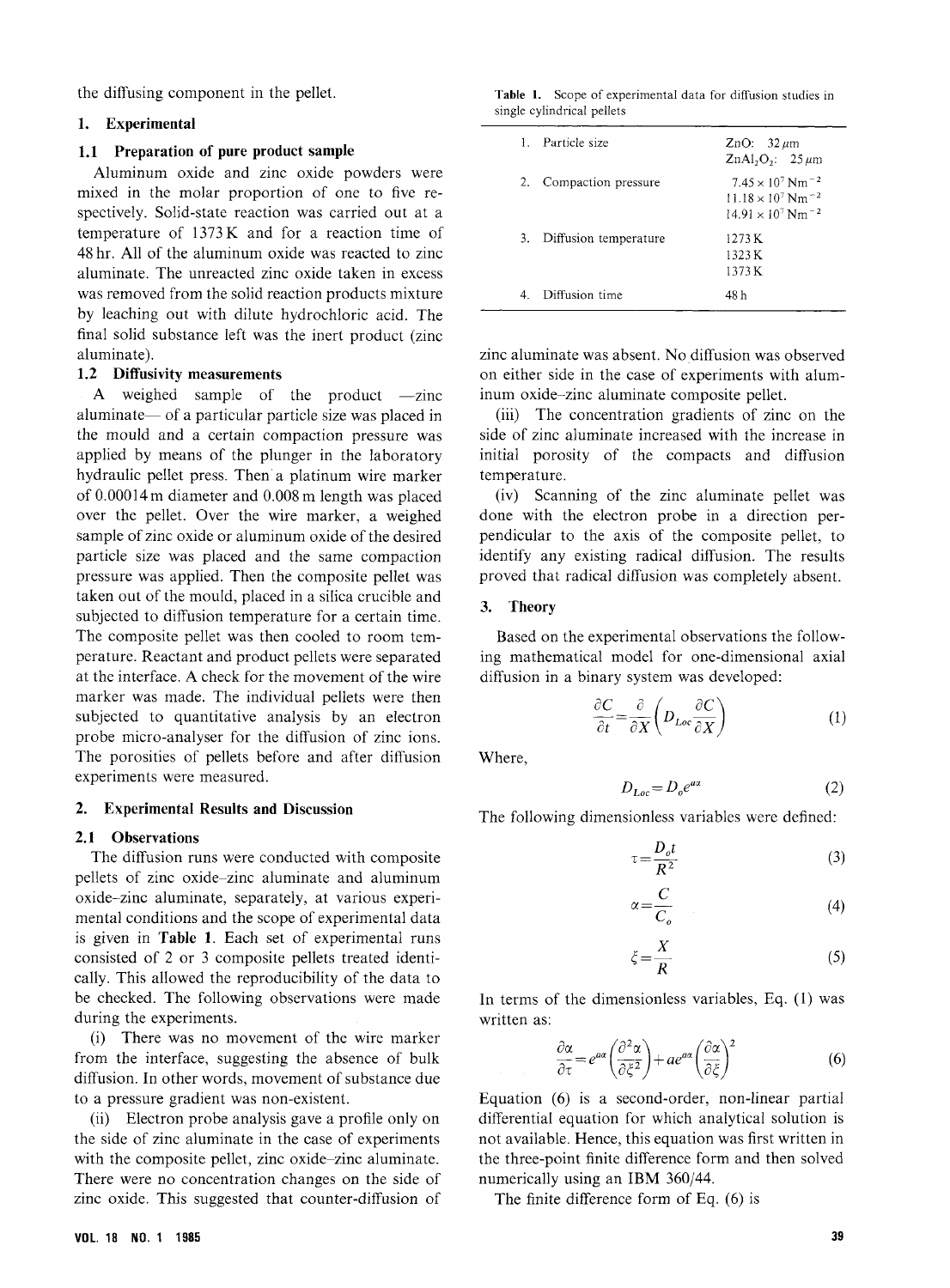

Fig. 1. Comparison of theoretical and experimental dimensionless concentration profile ( $\alpha = C/C\sigma$  vs. X) for diffusion studies in single cylindrical pellets. , theoretical;  $\nabla$ , experimental.



Fig. 2. Comparison of theoretical and experimental dimensionless concentration profiles ( $\alpha = C/C\sigma$  vs. X) for 48 h for diffusion studies in single cylindrical pellets.  $-$ , theoretical;  $\nabla$ , experimental.

$$
\alpha_{i,j+1} = \alpha_{i,j} + 0.25e^{a\alpha} [-(\alpha_{i+1,j}^{-2}\alpha_{i,j} + \alpha_{i-1,j}) + a(\alpha_{i+1,j} - \alpha_{i,j})^2]
$$
(7)

coordinate  $\lim_{n \to \infty}$  is  $\frac{1}{n}$  represente the interface with coordinate index.  $i = 0$  represents the interface with the initial conditions.

$$
\alpha_{1,0} = 0.0\tag{8}
$$

$$
\alpha_{0,0} = 0.5 \tag{9}
$$

$$
\alpha_{-1,0} = 1.0 \tag{10}
$$

The dimensionless concentration profiles ( $\alpha$  vs.  $\xi$ ) were developed as functions of  $C$  and  $a$ . The experi- $\frac{1}{1}$  mental dimensionless concentration profiles were mental dimensionless concentration profiles were then matched with theoretical ones, to obtain the most appropriate temperature-dependent and concentration-independent fundamental diffusivity,  $D_{\alpha}$ . A comparison of the experimental and theoretical concentration profiles is shown in Fgis. 1 and 2. The average deviation between theoretical and experimenaverage deviation between the  $\mathcal{L}_{\text{max}}$ 

tal values of dimensionless concentration profiles was<br>less than  $\pm 12\%$  for most appropriate values of  $D_0$  for various experimental conditions. The magnitude of diffusivities was in conformity with those reported by Poch<sup>24)</sup> for diffusion of zinc in  $\alpha$ -alumina.

The  $D_{Loc}$  values were calculated as functions of a and  $\alpha$  as given by Eq. (2) for various experimental conditions and  $\bar{D}$  was obtained as averaged over the entire concentration profile. This was then correlated entire concentration profile. This was then correlated as functions of  $\sigma_0$  and T as in Eq. (1).

## 4. Discussion of Results

The values of diffusivity obtained as described above increased with increasing temperature and par- $\frac{a}{b}$  increasing compaction pressure This ticle size and decreasing compaction pressure. This  $\frac{1}{2}$  the present system Activation energies were calculated the present system. Activation energies were calcuand fundamental diffusion. The Arrhenius-type correlations are presented in Tables 4 and 5 and in Figs. 3  $r = \frac{1}{\sqrt{2\pi}}$  and  $\frac{1}{\sqrt{2\pi}}$  and  $\frac{1}{\sqrt{2\pi}}$  and  $\frac{1}{\sqrt{2\pi}}$  and  $\frac{1}{\sqrt{2\pi}}$  and  $\frac{1}{\sqrt{2\pi}}$  and  $\frac{1}{\sqrt{2\pi}}$  and  $\frac{1}{\sqrt{2\pi}}$  and  $\frac{1}{\sqrt{2\pi}}$  and  $\frac{1}{\sqrt{2\pi}}$  and  $\frac{1}{\sqrt{2\pi}}$  and  $\frac{1}{\sqrt{2$ and 4.<br>The following correlation relating diffusivity (aver-

aged over concentration profile) to temperature and initial porosity of the compact was obtained.

$$
\ln \bar{D} = (34.2 - 0.73 \varepsilon_o) - \left(\frac{174 - 2.44 \varepsilon_o}{R_g T}\right) \tag{11}
$$

The following shows the agreement between predicted and experimental values: and experimental values:

|                                           | Average deviation |
|-------------------------------------------|-------------------|
| Activation energy, $E$                    | $+0.2\%$          |
| Diffusion frequency factor, $\bar{D}_{o}$ | $+0.5\%$          |
| Diffusivity, $D$                          | $-1.6\%$          |

The constants in Eq.  $(11)$  are characteristics of the solid system involved. The correlation plots are relating  $D_{\rho}$ , which is the fundamental diffusivity independent of concentration effects, to  $\varepsilon_o$  and tem-<br>perature was obtained as follows:

$$
D_o = \exp(59.5 - 1.30\varepsilon_o) \exp\left(\frac{3.75\varepsilon_o - 228}{R_g T}\right) \tag{12}
$$

and experimental values:  $\mathbf{a}$ 

|                                | Average deviatio |
|--------------------------------|------------------|
| Activation energy, $E_a$       | $+0.6\%$         |
| Frequency factor, $D_{oo}$     | $+20.9\%$        |
| Fundamental diffusivity, $D_a$ | $+17.6\%$        |
|                                |                  |

a was correlated to  $\varepsilon_0$  and T by the following equation

$$
a = \left(\frac{4.217 \times 10^5 - 9.49 \varepsilon_o}{T}\right) + (7.69 \varepsilon_o - 352) \tag{13}
$$

 $T_{\rm 1.4}$  and  $T_{\rm 2.4}$  results in Eqs. (2) results in Eqs. (2) results in Eqs. (2) results in Eqs. (2) results in Eqs. (2) results in Eqs. (2) results in Eqs. (2) results in Eqs. (2) results in Eqs. (2) results in Eq (14)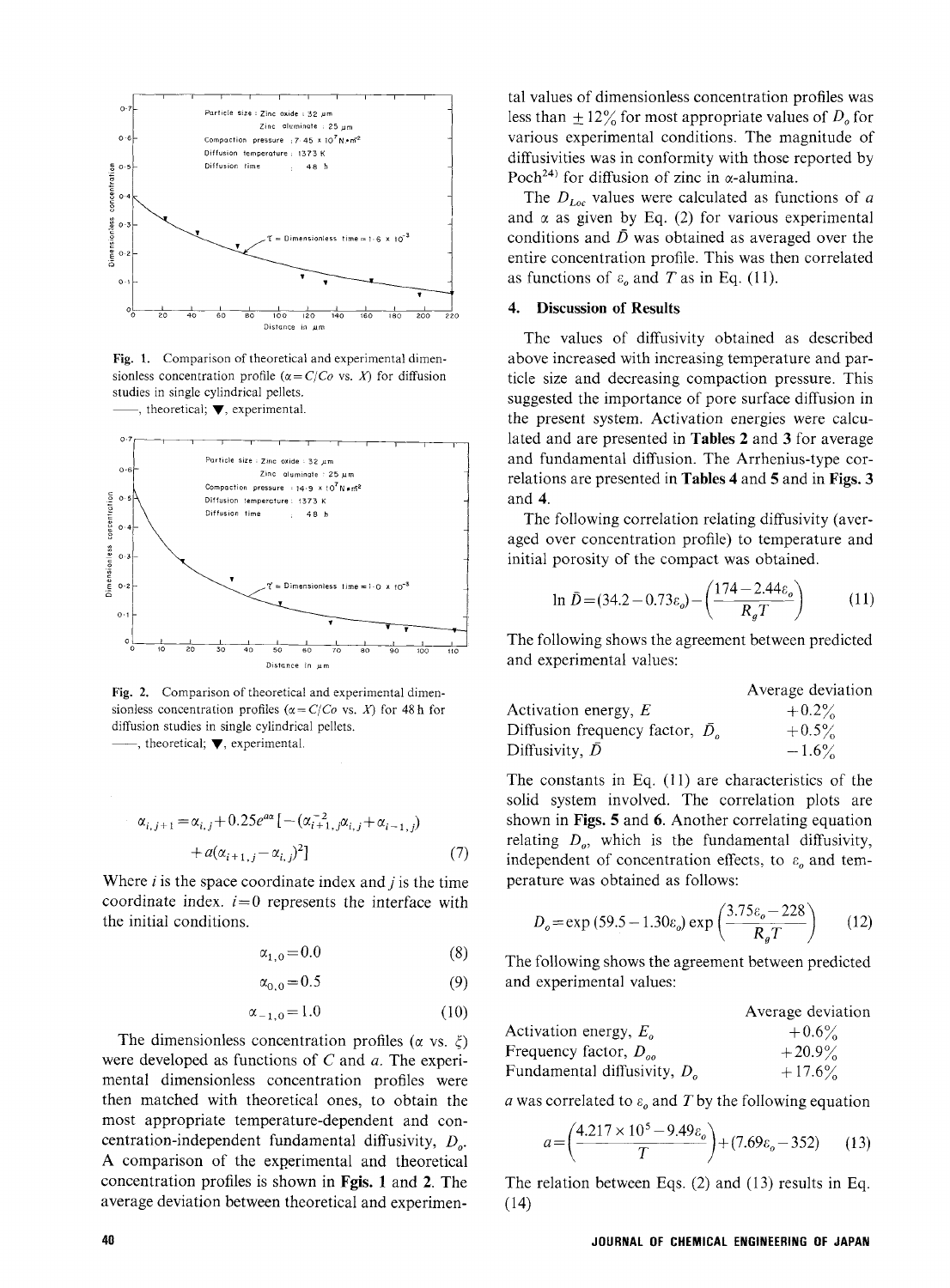Table 2. Activation energies for diffusion (based on temperature- and concentration-dependent average diffusivities)

| Particle<br>size                                      | Compaction<br>Pressure         | Percentage<br>initial<br>porosity | time | Diffusion Activation<br>energy                    |
|-------------------------------------------------------|--------------------------------|-----------------------------------|------|---------------------------------------------------|
| $\lceil \mu m \rceil$                                 | $[Nm^{-2}]$                    | $[\varepsilon_{\alpha}]$          | [h]  | $\lceil \text{kcal} \cdot \text{mol}^{-1} \rceil$ |
| 1. ZnO: 32<br>$ZnAl_2O_4$ : 25                        | $7.45 \times 10^{7}$           | 52.2                              | 48   | 46.4                                              |
| 2. $ZnO: 32$<br>ZnAl <sub>2</sub> O <sub>4</sub> : 25 | 11.18 $\times$ 10 <sup>7</sup> | 50.4                              | 48   | 51.1                                              |
| 3. ZnO: 32<br>$ZnAl_2O_4$ : 25                        | $14.91 \times 10^{7}$          | 46.2                              | 48   | 61.1                                              |

Table 3. Activation energies for fundamental diffusion (based on temperature-dependent and concentration-indepenpellets

| Particle<br>size                 | Compaction<br>Pressure | Percentage<br>initial<br>porosity | Diffusion<br>time | Activation<br>energy                              |
|----------------------------------|------------------------|-----------------------------------|-------------------|---------------------------------------------------|
| $[\mu m]$                        | $[Nm^{-2}]$            | $\lbrack \varepsilon_a \rbrack$   | [h]               | $\lceil \text{kcal} \cdot \text{mol}^{-1} \rceil$ |
| 1. $ZnO: 32$<br>$ZnAl_2O_4$ : 25 | $7.45 \times 10^{7}$   | 52.2                              | 48                | 32.8                                              |
| 2. ZnO: 32<br>$ZnAl_2O_4$ : 25   | $11.18 \times 10^{7}$  | 50.4                              | 48                | 37.4                                              |
| 3. ZnO: 32<br>$ZnAl_2O_4$ : 25   | $14.91 \times 10^{7}$  | 46.2                              | 48                | 55.3                                              |

temperature- and concentration-dependent average diffusivities) in diffusion studies in single cylindrical pellets

| Particle<br>size<br>${\lceil \mu m \rceil}$                             | Compaction<br>Pressure<br>$[Nm^{-2}]$ | Percentage<br>initial<br>porosity<br>$[\varepsilon_{\alpha}]$ | Correlation                                                                                         |
|-------------------------------------------------------------------------|---------------------------------------|---------------------------------------------------------------|-----------------------------------------------------------------------------------------------------|
| 1. $ZnO: 32$                                                            | $7.45 \times 10^{7}$                  | 52.2                                                          | $\bar{D} = 1.797 \times 10^{-2}$                                                                    |
| ZnAl <sub>2</sub> O <sub>4</sub> : 25<br>2. ZnO: 32<br>$ZnAl_2O_4$ : 25 | $11.18 \times 10^{7}$                 | 50.4                                                          | $\times$ exp ( $-46.4/RT$ )<br>$\bar{D}$ = 6.591 × 10 <sup>-2</sup><br>$\times$ exp ( $-51.09/RT$ ) |
| 3. ZnO: 32<br>$ZnAl_2O_4$ : 25                                          | $14.91 \times 10^{7}$                 | 46.2                                                          | $\bar{D} = 1.822$<br>$\times$ exp( $-61.1/RT$ )                                                     |

Table 5. Arrhenius-type correlations for fundamental diffusion based on temperature-dependent and concentrationindependent diffusivities in diffusion studies in single cylindrical pellets

| Particle<br>size<br>$\lceil \mu m \rceil$          | Compaction<br>Pressure<br>$[Nm^{-2}]$ | Percentage<br>initial<br>porosity<br>$[\varepsilon_{\alpha}]$ | Correlation                                                                                            |
|----------------------------------------------------|---------------------------------------|---------------------------------------------------------------|--------------------------------------------------------------------------------------------------------|
| 1. $ZnO: 32$                                       | $7.45 \times 10^{7}$                  | 52.2                                                          | $\bar{D}_{o} = 2.332 \times 10^{-4}$                                                                   |
| $ZnAl_2O_4$ : 25<br>2. $ZnO: 32$                   | $11.18 \times 10^{7}$                 | 50.4                                                          | $\times$ exp ( $-32.8/RT$ )<br>$\bar{D}_{0}$ = 9.654 × 10 <sup>-4</sup><br>$\times$ exp ( $-37.4/RT$ ) |
| $ZnAl_2Oa: 25$<br>3. $ZnO: 32$<br>$ZnAl_2O_4$ . 25 | $14.91 \times 10^{7}$                 | 46.2                                                          | $\bar{D}_{\rm e}$ = 5.601 × 10 <sup>-1</sup><br>$\times$ exp ( $-$ 55.3/ <i>RT</i> )                   |



Fig. 3. Arrhenius plot for diffusion studies in single cylindrical pellets.



Fig. 4. Arrhenius plot for diffusion studies in single cylindrical pellets.



Fig. 5. Correlation of frequency factor (based on temperature- and concentration-dependent average diffusivities  $\bar{D}$ ) for diffusion studies in single cylindrical pellets.



Fig. 6. Correlation of activation energy (based on temperature- and concentration-dependent average diffusivities  $\bar{D}$ ) for diffusion studies in single cylindrical pellets. ties D) for diffusion studies in single cylindrical pellets.